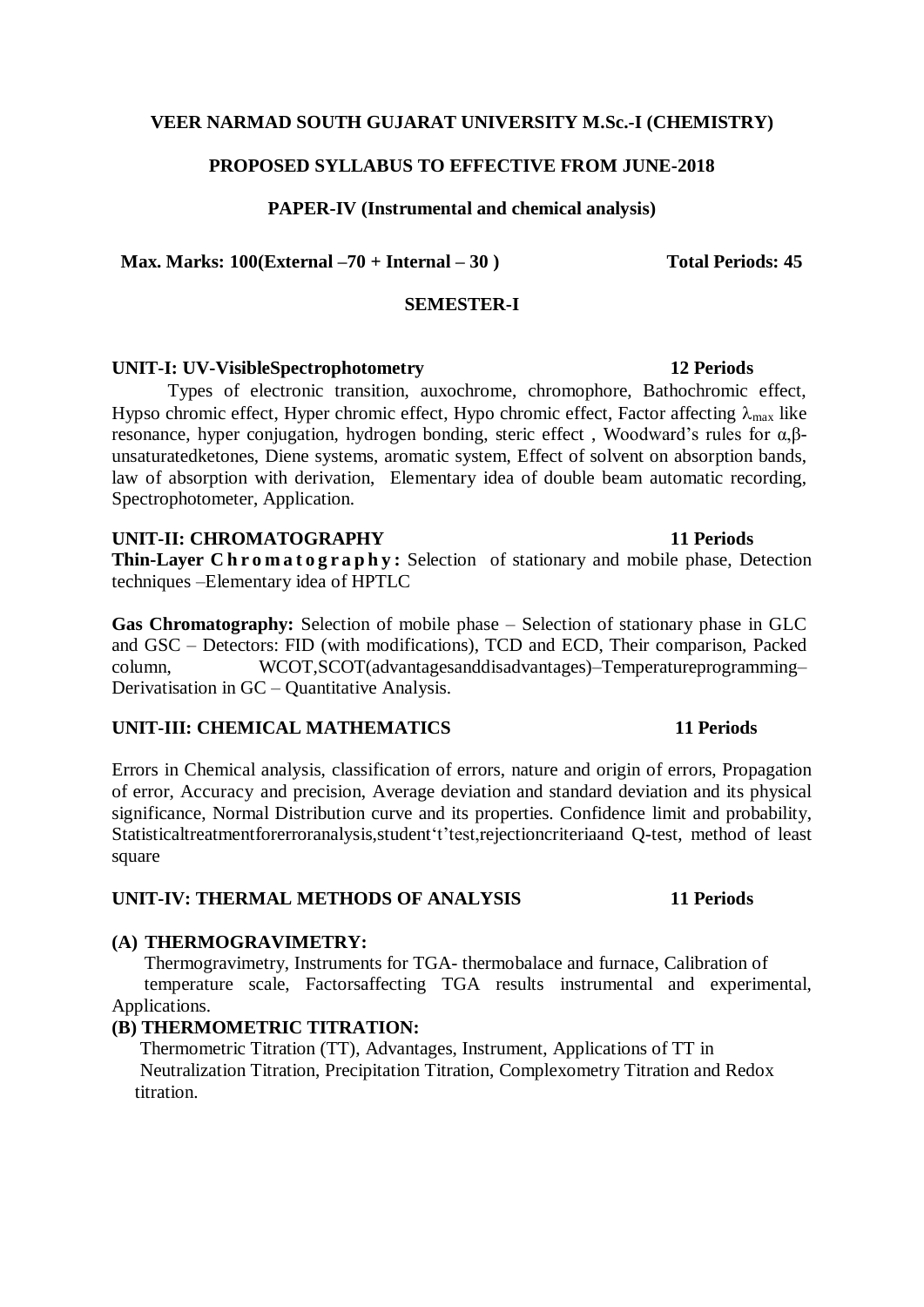## **VEER NARMAD SOUTH GUJARAT UNIVERSITY M.Sc.-I (CHEMISTRY)**

# **PROPOSED SYLLABUS TO EFFECTIVE FROM JUNE-2018**

### **PAPER-IV (Instrumental and chemical analysis)**

 **Max. Marks: 100 (External –70 + Internal – 30 ) Total Periods: 45**

## **SEMESTER-II**

### **UNIT-I: IR SPECTROPHOTOMETRY 12 Periods**

**IR Spectroscopy***:* Introduction: Theory, Instrumentation: single beam, double beam spectrophotometers, radiation sources, sample cells, monochromators, detectors, sample handling, Resolution, wave number measurement,Useful terms: IR region, types of vibrations: fundamental and overtones, linear and nonlinear molecule, equation for vibrational frequency, selection rule, coupling interactions, hydrogen bonding information, Fermi resonance. IR spectra: group frequency, group frequency region, finger print region, spectra interpretations (Amino, carboxyls, hydroxyl, ethers groups containing compounds) and structure elucidation. FTIR: principle, instrument design, and function of beam splitter, Advantages of FTIR vs. IR.

## **UNIT-II: LIQUID CHROMATOGRAPHY 11 Periods**

Principle of Liquid – Solid chromatography, Comparison with GC, Column chromatography,Gradient elution, Displacement chromatography, Principle of HPLC, Instrument andsignificance of each component, Pumps, Guard column Criteria in selection of mobilephase, Stationary phases (solid, liquid), Bonded phase supports, Detectors: UVabsorption, RI detectors – Normal phase and Reversed phase. Method of introducing sample.

## **UNIT-III GREEN CHEMISTRY AND WATER ANALYSIS 11 Periods (A) Green Chemistry (04 Periods)**

 **Twelve principles, Green solvents and their applications***:* Ionic liquids, types, properties and applications, ILs as solvents, Supercritical fluids, Supercritical CO<sub>2</sub>,

its properties and applications in dry cleaning and decaffeination of coffee.

## **(B)Water analysis (07Periods)**

Sources of water pollution, Sewage and industrial effluents, Analysis of waterpollutants, Sampling, Preservation, Measurement of parameters such as COD, BOD, DO,TDS,suspended solids, TCC, phenols, fluoride.

## **UNIT-IV TITRIMETRIC METHODS AND ELEMENTAL ANALYSIS 11 Periods (A)Solution and Their Concentration: (03 Periods)**

Molarity, Molality, Normality, ppm, ppb, ppt,  $\% w/v$ ,  $\% w/w$ ,  $\% v/v$ , Formality, Primary and Secondary standard, Acid Value, Density and Specific Gravity, Numerical.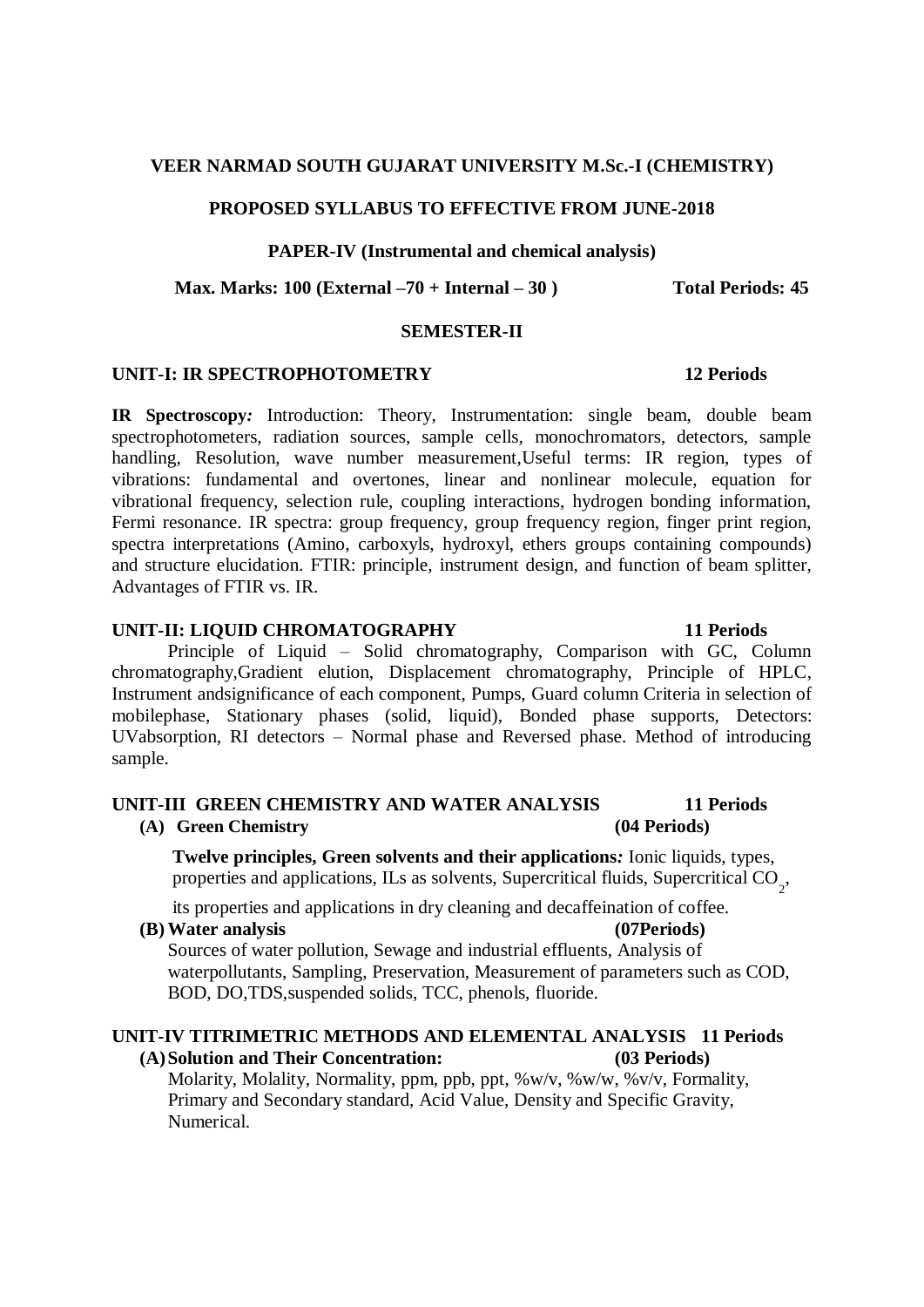# **(B) Non Aqueous Titration: (04 Periods)**

 Protic and Aprotic Solvent, Solvent system, Dielectric constant, Titrant, Titration Curve, Determination of Equivalence point, Karl Fisher Titration, Numerical.

# **(C)Elemental Analysis: (04 Periods)**

 Step on Analysis, C and H Analysis, N Analysis, Halogen Analysis and Sulpher Analysis, Numerical.

# **Reference book:**

- 1. Fundamental of molecular spectroscopy, C.N. Banwell, Tata McGraw Hill Pub. Camp.
- 2. Spectrometric Identification of Organic Compounds  $(4^{\text{th}}$ edition/ $5^{\text{th}}$ edition), Silverstein,Bassler&Morril,JohnWiley&Sons.
- 3. IntroductiontoMolecularSpectroscopy,G.M.Barrow, McGraw Hill.
- 4. Modern Spectroscopy, J.M.Hollas, John Wiley.
- 5. Basic Principles of Spectroscopy, R.Chang, McGraw-Hill.
- 6. ModernMethodsofChemicalAnalysis(2<sup>nd</sup>ed.),Pecsok,Shields,Cairns&McWilliom, JohnWiley&Sons.
- 7. Instrumental Analysis byR. D. Braun, McGraw-Hill.
- 8. Mathematics for Chemistry, Doggett and Sucliffe, Longman.
- 9. Mathematical preparation for Physical Chemistry, F. Daniels, McGrawHill.
- 10. Introductionto Instrumental Analysis by R. D. Brawn, McGraw-Hill Book.
- 11. FundamentalsofAnalyticalChemistry:SkoogD.R.andWestD.M.(Holt,Rinehart&Wins ton, New York).
- 12. Chemical Analysis in Industry(in Gujarati) by M. N. Desai.
- 13. Instrumental Methods of Analysis by G. W. Ewing.
- 14. ModernMethodofChemicalAnalysisbyPecsok,Shield,Cairns,McWilliam,John Wiley and Sons.
- 15. Quantitative Analysis, 6<sup>th</sup>Ed., R.A.DayandA.L.Underwood, Prentice-Hall of India, 1993.
- 16. Instrumental Analysis: G. D. Caristian and J. E. O'Reilly (Allyn& Bacon Inc., NewYork, 2<sup>nd</sup>edition.
- 17. Instrumental Methods of Chemical Analysis: G. W. Ewing (McGraw-Hill, NewYork), 5thedition.
- 18. Instrumental Methods of Analysis: H. R. Willard, L. L. Merrit, J. A. Dean, F. A. Settle (Van Nostrand Reinhold Co., New York), 6<sup>th</sup>edition.
- 19. Modern Methods of Chemical Analysis: Pecsok, Shield & Cairns (John Wiley), 2ndedition.
- 20. Introduction to Instrumental Analysis (1987), R. D. Braun (McGraw-Hill Book Company), New Delhi.
- 21. Analytical Chemistry: Principles and Techniques: Larry G. Hargis (Prentice-Hall International edition).
- 22. Introduction to Modern Liquid Chromatography: L. R. Shyder& J. J. Kirkland (John Wiley & Sons, New York).
- 23. Treatise on Analytical Chemistry: I. M. Kohthoff& P. J. Elving (John Wiley & Sons, New York).
- 24. Handbook of Analytical Chemistry: L. Meites (McGraw-Hill, New York).
- 25. Environmental Chemistry: B. R. Sharma, H. Kaur (Goel Publishing House, Meerut).
- 26. Environmental Chemistry by A.K.de
- 27.Spectrometric Identification of Organic Compounds; By Robert M. Silverstein, Francis X. Webster, David J. Kiemle, David L. Bryce, Eight edition, Published by Wiley